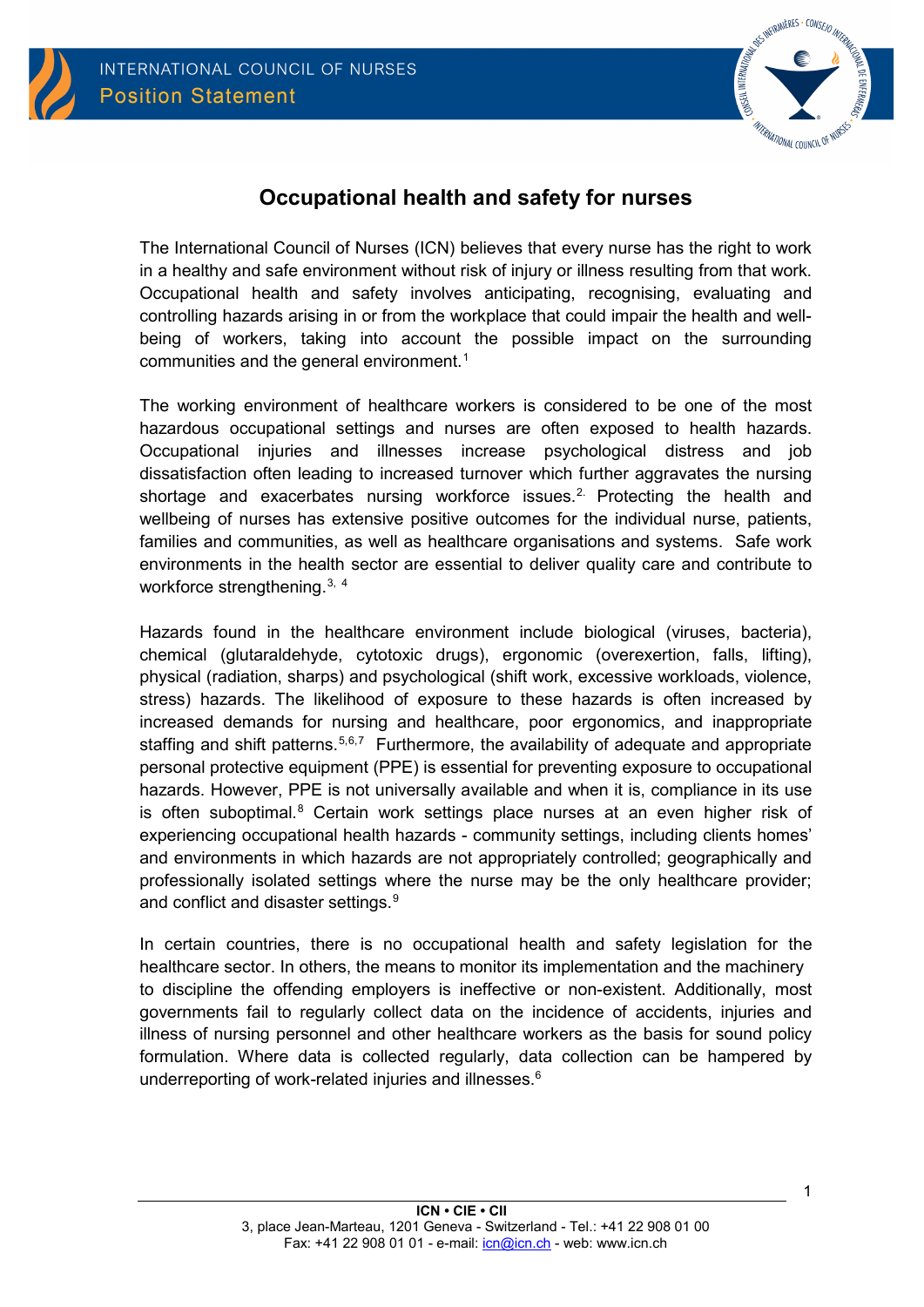

## **ICN Position & Recommendations**

As the global voice of nursing, ICN:

- Believes that all healthcare stakeholders, including national nurses associations (NNAs), employers, nurses and other healthcare professionals, nursing professional and regulatory organisations, labour unions, national and local governments, and nurse educators and researchers have an ethical, moral and legal responsibility to actively promote a safe work environment in the health sector.
- Promotes the development and application of international, national and local policies or instruments that will safeguard the nurses' right to a safe work environment, including continuing education, immunisation and PPE.
- Strongly supports the International Labour Organisation's (ILO) Constitution and the supporting Occupational Safety and Health Convention, 1981 (No.155) that sets out the principle that all workers should be protected from sickness, disease and injury arising from their employment.<sup>[10](#page-3-9)</sup>
- Encourages research in the area of occupational health and safety and endeavours to circulate relevant information on a regular basis to appropriate stakeholders.
- Believes that particular attention should be paid to older persons in the context of an ageing workforce as this group of workers is considered to be at particular risk to occupational illness and injury. [1](#page-0-0)

## **ICN encourages national nurses' associations (NNAs), in collaboration with their respective government, to:**

- Urge their respective governments to ensure that national policy frameworks for occupational health and safety of workers are integrated into national health strategies, supported by legislation, regularly monitored and evaluated and are implemented in collaboration with other sectors.
- Initiate and/or support research on safety and suitability of the work environment of nurses as well as risk behaviours, attitudes, procedures and activities.
- Urge ministries of health to adopt and implement all necessary measures to safeguard the health and wellbeing of nurses including ensuring the availability of appropriate protective equipment.
- Systematically monitor compliance with the regulations for the health and safety of personnel in health services.
- Raise awareness among nurses, employers and the public of occupational hazards in the health sector, including violence and abuse.
- Raise nurses' awareness of their rights (as workers) to a safe environment and of their obligations to protect their safety and promote the safety of others.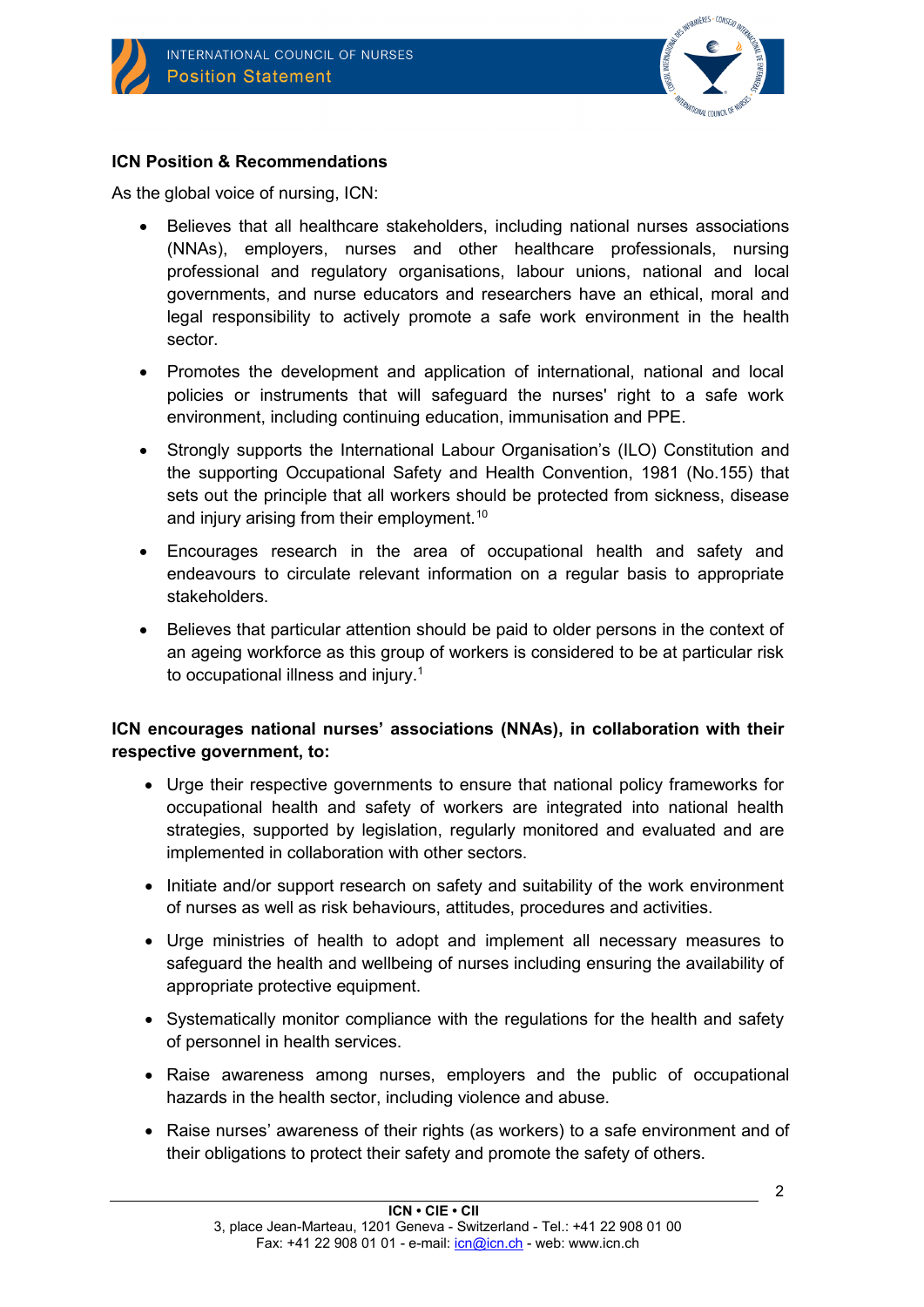



- Encourage governments to provide appropriate information and new directives on occupational health hazards.
- Support nurses' claims for compensation in relation to occupational disease and/or injury.
- Work with governments to obtain and disseminate information on the incidence of work-related accidents, injuries and illnesses of nurses.
- Increase collaboration between ministries of health and labour to address occupational health and safety issues in healthcare settings.

#### **ICN calls on healthcare employers, to:**

- Comply with legislation, relevant guidelines, and new directives on occupational health and safety.
- Create positive practice environments with an adequate number of staffing, manageable workloads, managerial support and high quality leadership.<sup>[11](#page-3-10)</sup>
- Develop and implement policies and programmes to identify occupational health hazards to prevent work-related accidents, injuries and illnesses.
- Ensure access to PPE for all staff members at no cost.
- Create or facilitate user-friendly, confidential and effective reporting mechanisms.
- Provide training on prevention and management of occupational hazards including ongoing training specific to areas indicated by risk assessments.

**ICN calls on individual nurses in their role as clinicians, educators, researchers, policy influencers or executives, to:**

- Formally report any incidents of work-related accidents, injuries and illnesses.
- Be aware of risks and hazards in the workplace and follow appropriate procedures to ensure safe and protect their health.
- Undergo routine medical examination and vaccination against infectious diseases relevant to their work.
- Participate in educational training on prevention and management of occupational hazards.

Adopted in 1987 Reviewed and revised in 1993, 2000, 2006, 2017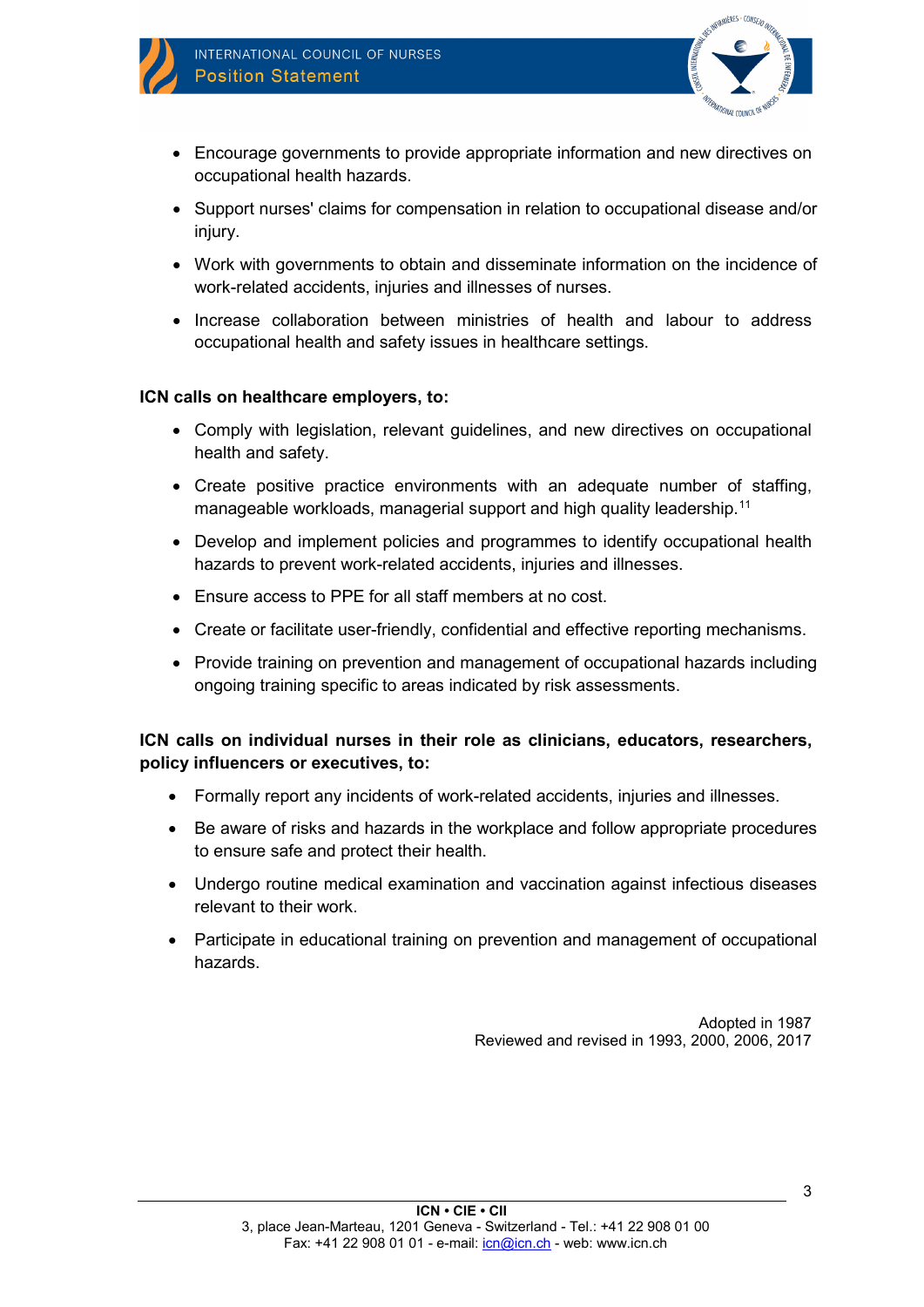#### **References**

-

<span id="page-3-0"></span> $1$  Alli BO. Fundamental principles of occupational health and safety.  $2^{nd}$  ed. [Internet]. Geneva: International Labour Organization;2008 [cited 2017 Apr 20]. Available from: http://www.ilo.org/wcmsp5/groups/public/@dgreports/@dcomm/@publ/documents/publication/wc ms\_093550.pdf

<span id="page-3-1"></span><sup>2</sup> International Council of Nurses. The global nursing shortage: Priority areas for intervention [Internet]. Geneva:International Council of Nurses;2006 [cited 2017 Apr 20]. Available from: http://www.icn.ch/images/stories/documents/publications/GNRI/The\_Global\_Nursing\_Shortage-Priority Areas for Intervention.pdf

<span id="page-3-2"></span><sup>3</sup> International Council of Nurses, International Hospital Federation, International Pharmaceutical Federation, World Confederation for Physical Therapy, World Dental Federation, World Medical Association (WHPA). Fact Sheet: Positive practice environment for health care professionals [Internet]. Geneva: WHPA; 2008. Available from: http://www.whpa.org/ppe\_fact\_health\_pro.pdf

<span id="page-3-3"></span><sup>4</sup> World Health Organisation. Occupational health: Workplace health promotion: The workplace: A priority setting fort health promotion [Internet]. Geneva: World Health Organisation [cited 2017 Apr 20]. Available from: http://www.who.int/occupational\_health/topics/workplace/en/index1.html

<span id="page-3-4"></span><sup>5</sup> Gershon RR, Stone PW, Zeltser M, Faucett J, MacDavitt K, Chou SS. Organizational climate and nurse health outcomes in the United States: a systematic review. Ind Health [Internet]. 2007 Nov [cited 2017 Apr 20];45(5):622-36. Available from: DOI: 10.2486/indhealth.45.622

<span id="page-3-5"></span><sup>6</sup> De Castro AB, Cabrera SL, Gee GC, Fujishiro K, Tagalog EA. Occupational health and safety issues among nurses in the Philippines. AAOHN J [Internet]. 2009 Apr [cited 2017 Apr 20];57(4):149-57. Available from: https://www.ncbi.nlm.nih.gov/pmc/articles/PMC2797477/

<span id="page-3-6"></span><sup>7</sup> American Nurses Association. 2011 ANA Health and Safety Survey [Internet]. 2011 [cited 2017 Apr 20]. Available from:

http://www.nursingworld.org/MainMenuCategories/WorkplaceSafety/Healthy-Work-Environment/Work-Environment/2011-HealthSafetySurvey.html

<span id="page-3-7"></span><sup>8</sup> Gammon J, Morgan-Samuel H & Gould D. A review of the evidence for suboptimal compliance of healthcare practitioners to standard/universal infection control precautions. J Clin Nurs [Internet]. 2008 Jan [cited 2017 Apr 20];17(4),157–67. Available from: DOI: 10.1111/j.1365- 2702.2006.01852.x

<span id="page-3-8"></span><sup>9</sup> Terry D, Le Q, Nguyen U, Hoang H. Workplace health and safety issues among community nurses: a study regarding the impact on providing care to rural consumers. BMJ Open [Internet]. 2015 [cited 2017 Apr 20];5(8):e008306. Available from: DOI: 10.1136/bmjopen-2015-008306

<span id="page-3-9"></span><sup>10</sup> International Labour Organization. C155 - Occupational Safety and Health Convention, 1981 (No. 155). Geneva: International Labour Organization; 1981 [cited 2017 Apr 20].

<span id="page-3-10"></span><sup>11</sup> Stone PW, Gershon RR. Nurse work environments and occupational safety in intensive care units. Policy Polit Nurs Pract [Internet]. 2006 Nov [cited 2017 Apr 20];7(4):240-7. Available from: DOI: 10.1177/1527154406297896